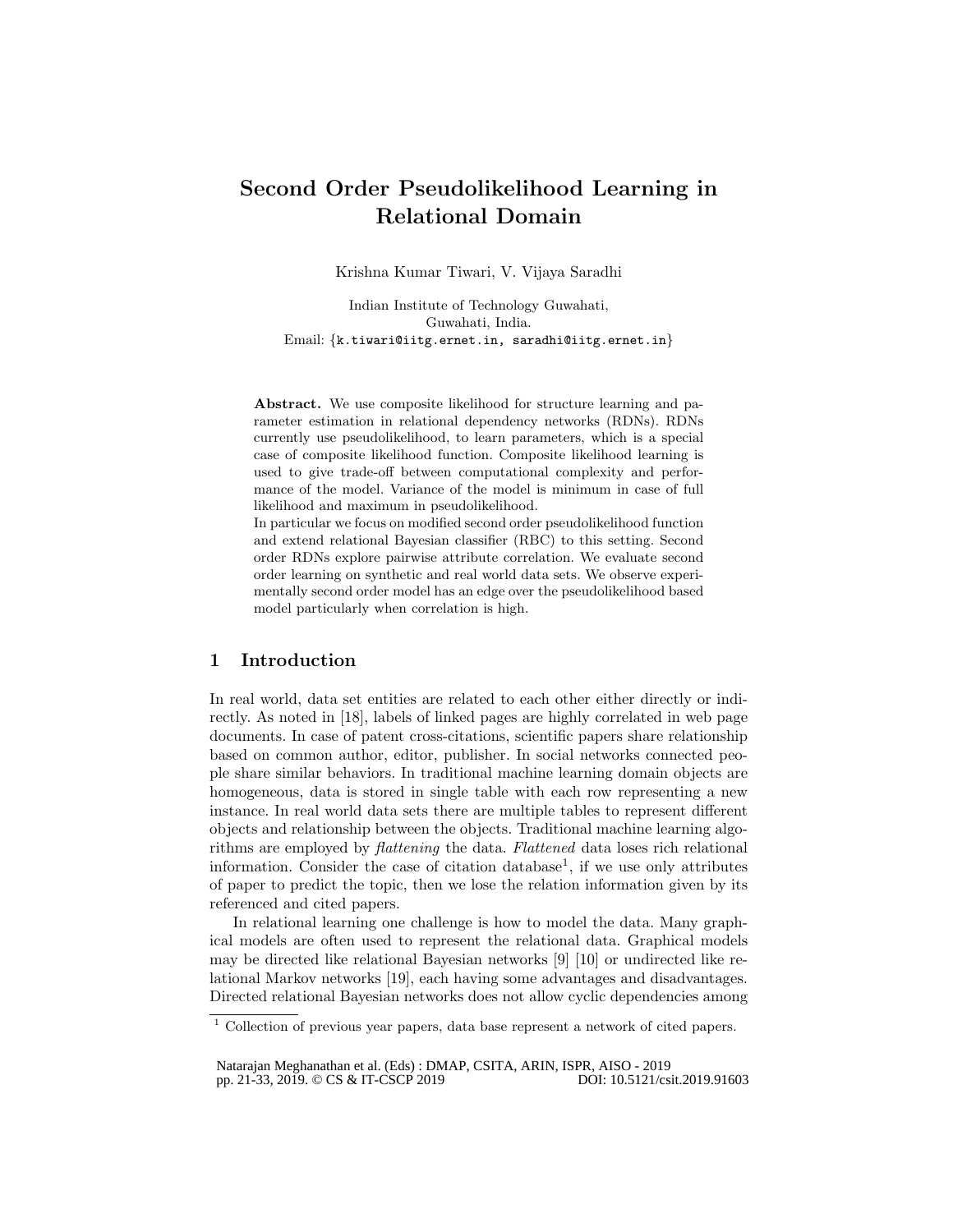the attributes but has a simple parameter estimation technique [9]. Undirected relational Markov network is able to represent cyclic dependencies but requires known network structure and parameter estimation requires repeated inference over large values [6].

Another crucial property of relational data is autocorrelation (Jensen and Neville, 2002), which refers to correlation between values of the same variable on related objects. It is a common characteristic of many datasets. Autocorrelation creates instance dependencies which violate the principle of traditional machine learning algorithms [14]. Autocorrelation provides an opportunity to apply collective inference to increase the performance [14].

## 2 Related Work

RDNs are the first model to represent autocorrelation [14]. RDN is an undirected model which uses simple parameter estimation technique similar to relational Bayesian networks. When compared with relational Bayesian networks and relational Markov networks, RDN is an approximate model. RDN calculates all conditional probability tables independently. The authors assure that collective inference can increase the performance compare to individual inference models [12]. RDN uses pseudolikelihood learning which is an approximation of maximum likelihood. RDN is not guaranteed to be consistent  $2$ , because of the approximate nature. Gibbs sampling is used to apply inference to enhance the model performance and guarantees the consistency of the model by recovering full joint distribution [7]. Next, we will discuss different approximation methods of full likelihood.

Maximum likelihood is the most useful parameter estimation technique in machine learning but it follows the independent assumption of instances. Assume data contains n samples of m dimensional vectors following  $i.i.d$ , sampled from a distribution  $p_{\theta_0}$  with  $\theta_0 \in \Theta \subset R^r$ ,  $D = (X^1, \dots, X^n)$ ,  $X^i \in R^m$ . Maximum likelihood estimator (MLE)  $\hat{\theta}_n^{ml}$  is a maximization of log-likelihood function [4].

$$
l_n(\theta; D) = \sum_{i=1}^n \log p_{\theta}(X^i)
$$
  

$$
\widehat{\theta}_n^{ml} = \underset{\theta_0 \in \Theta}{\arg \max} l_n(\theta; D)
$$
 (1)

Properties of MLE estimate :

- Consistent:  $\lim_{n\to\infty} \widehat{\theta}_n^{ml} = \theta_0$ , as the number of samples grows, estimator will converge to true parameter  $\theta_0$  [4].
- Smallest possible variance  $(nI(\theta_0)^{-1})$  (Ferguson 1996).
- Computationally intensive due to normalization factor.

 $^2$  consistency is used in the context of local CPDs ([13], [8])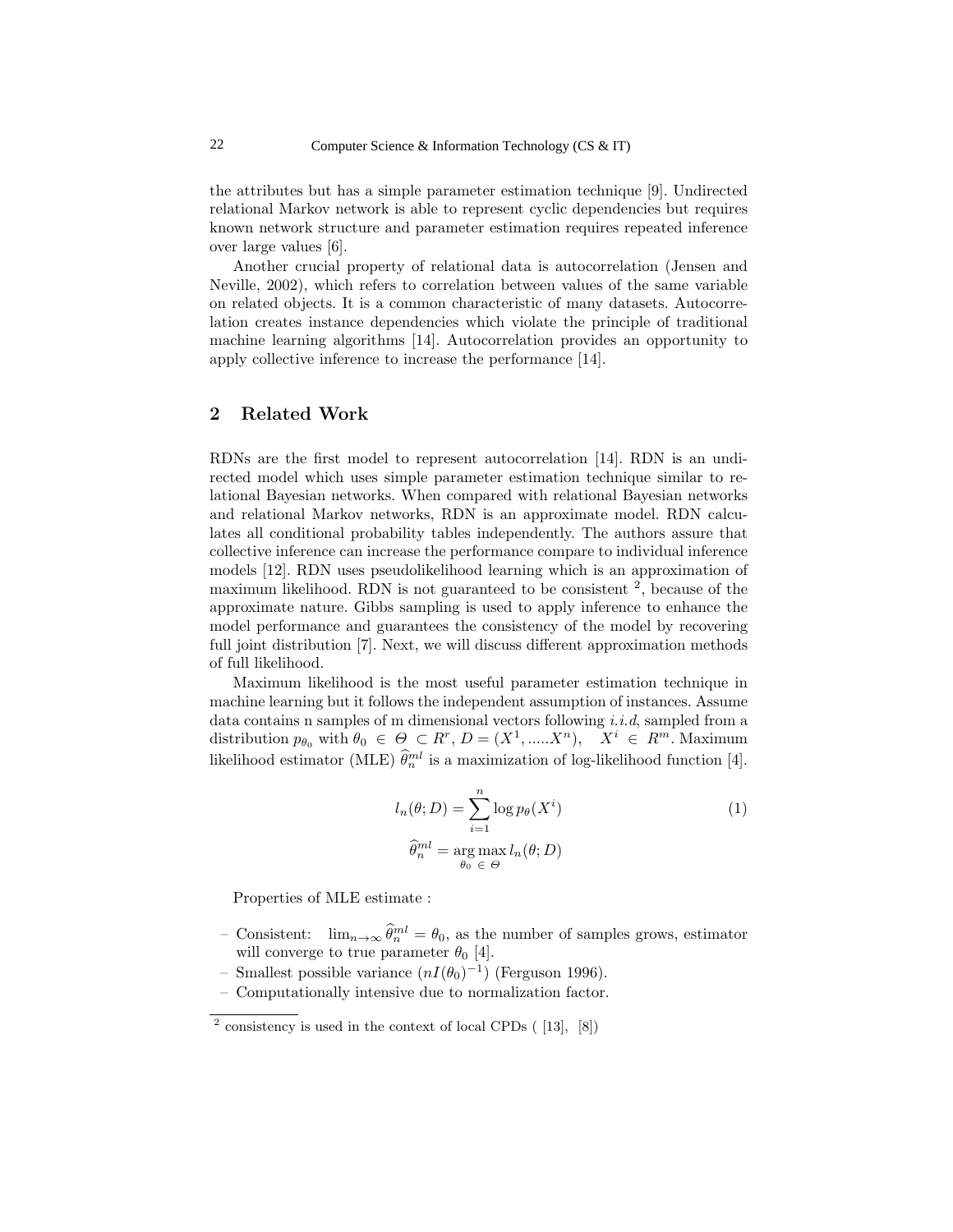In some situations like in high dimensionality of data and cyclic dependencies, use of MLE is intractable. In those situations approximation methods come into picture. Approximation methods treat the joint likelihood function as product of likelihood objects [1], these are called product pseudolikelihoods. Likelihood objects are formed by considering subset of variables. Assuming subscript represents dimension of that item and  $X^i_{-j} = \{X^i_k : k \neq j\}$ , pseudolikelihood (PL) [2] is defined as :

$$
pl_n(\theta; D) = \sum_{i=1}^n \sum_{j=1}^m \log p_{\theta}(X_j^i | X_{-j}^i).
$$
 (2)

Properties of PL estimate:

- Consistent :  $\lim_{n\to\infty} \widehat{\theta}_n^{ml} = \theta_0$  under regularity condition<sup>3</sup>.
- Higher asymptotic variance.
- Low computational complexity because it does not require computation of normalization factor.

Composite likelihood is a generalization of pseudolikelihood function. Assume we have different order pseudolikelihood objects then we can combine them in a composite function called composite likelihood given by Lindsay in 1988. Likelihood object can be viewed as  $S_{\theta} = log p_{\theta}(X_A | X_B)$ , where A and B represents the dimension set of the instance X. According to definition of pseudolikelihood objects,  $A \neq \phi = A \cap B$ . Composite likelihood function is defined as:

$$
cl_n = \sum_{i=1}^{n} \sum_{j=1}^{k} \log p_{\theta}(X_{A_j}^i | X_{B_j}^i).
$$
 (3)

Based on the cardinality of set  $A_i$  in (3), we get  $PL(1), PL(2), ... (FL)$  (full likelihood). Dillon extended composite likelihood by introducing component weight and selection probabilities to make it stochastic composite likelihood [4]. Properties of SCL:

- $-$  Strongly consistent<sup>4</sup>.
- Variance is between PL and FL.
- Computation cost varies based on the selection of object, minimum in special case of PL and maximum in case FL.

As mentioned in [1], different order of likelihood object lead us to estimator of different efficiencies.

We introduce higher order pseudolikelihood objective function in RDN learning. Our motivation is to reach close to the maximum likelihood in approximation. Attribute correlation can be easily modeled by using this technique. We

<sup>&</sup>lt;sup>3</sup> Jennifer Neville proved the consistency of pseudolikelihood in regularity conditions. Details of standard regularity conditions are discussed in [13].

 $4$  Dillon proves the consistency of the estimator [3].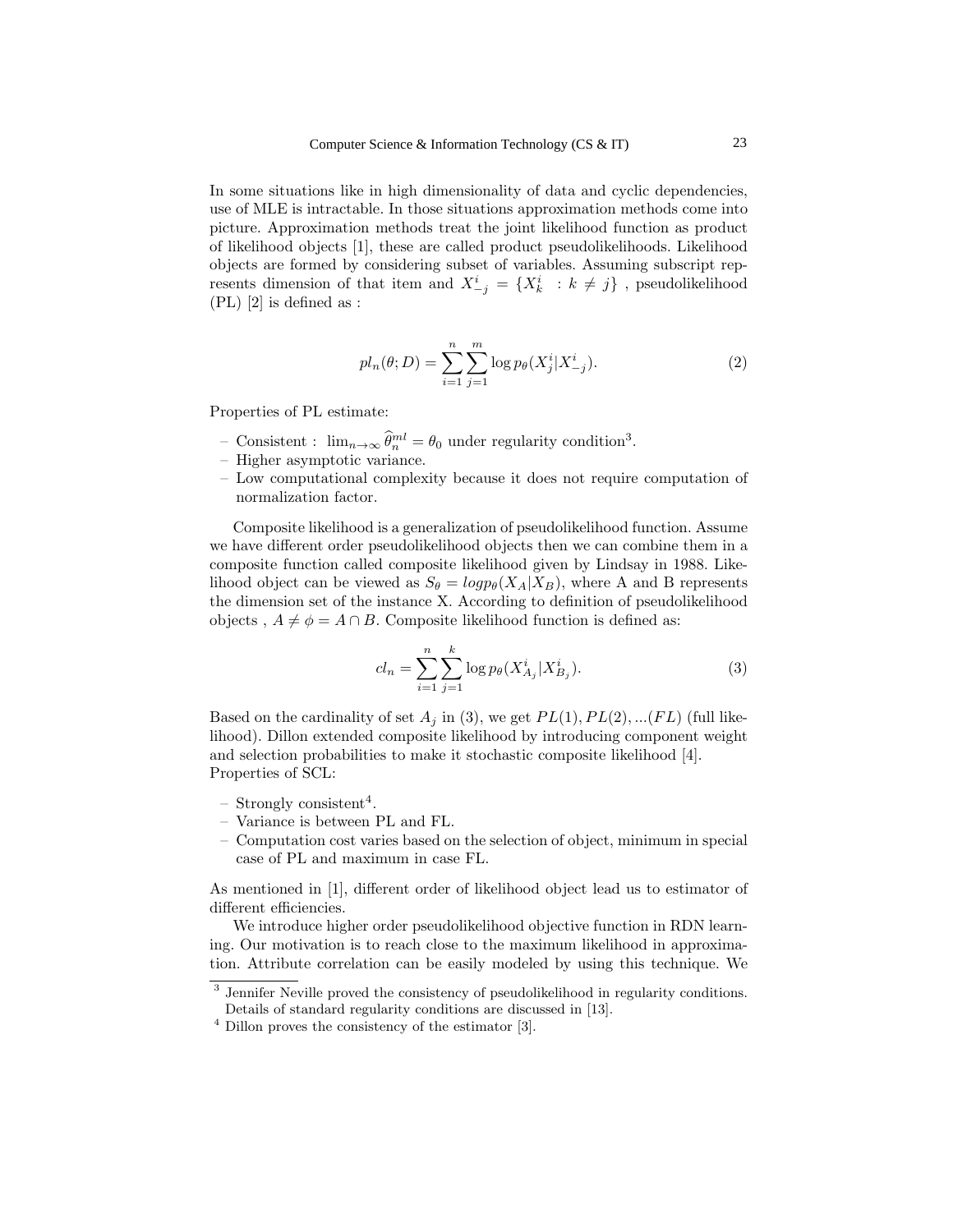observe that in highly correlated data higher order learning would be a better idea. It can increase the performance as well as likelihood estimate.

In this paper we introduce second order pseudolikelihood learning in RDN. We explore the attribute pairs which are highly correlated. To our knowledge there is no individual learner which follows the second order PL technique, which motivates us to extend Bayesian classifier to this setting [5]. Second order Bayesian classifier uses same estimation technique used in case of relational Bayesian classifier [16]. We demonstrated gains in performance in highly correlated environment.

We discuss our approach in more detail below. Fist we discuss second order PL function in the context of RDN's in section 3. Next , we described the second order relational Bayesian classifier in section 4. Then we evaluate our approach on synthetic and real data sets in section 6. We conclude the work in section 7.

## 3 Second Order Pseudolikelihood

RDN uses three graphs to represent the whole model. Object and relations are represented by data graph (Figure 1),  $G_D = (V_D, E_D)$ .  $V_D$  represents objects in the data graph like paper, author etc.  $E_D$  represents relationship between these objects such as cites, author of in case of citation network. RDN learns attribute relations by relational learners and represent them in model graph (Figure 2). In this figure, the paper object has identified relations among the attributes namely topic, year, type and month. RDN assigns soft class label by



Fig. 1. data graph [14]

Fig. 2. model graph [14]

model graph and uses Gibbs sampling to apply collective inference on inference graph (Figure 3) to improve model performance. Each node and link is associated with a type  $T(v_i) = t_{v_i}$  and  $T(e_j) = t_{e_j}$ . Objects are heterogeneous and have number of associated attributes  $X^t = \{X_1^t, \dots, X_m^t\}$  based on its type  $t \in T$ . RDN represents a joint distribution over the values of the attributes in the data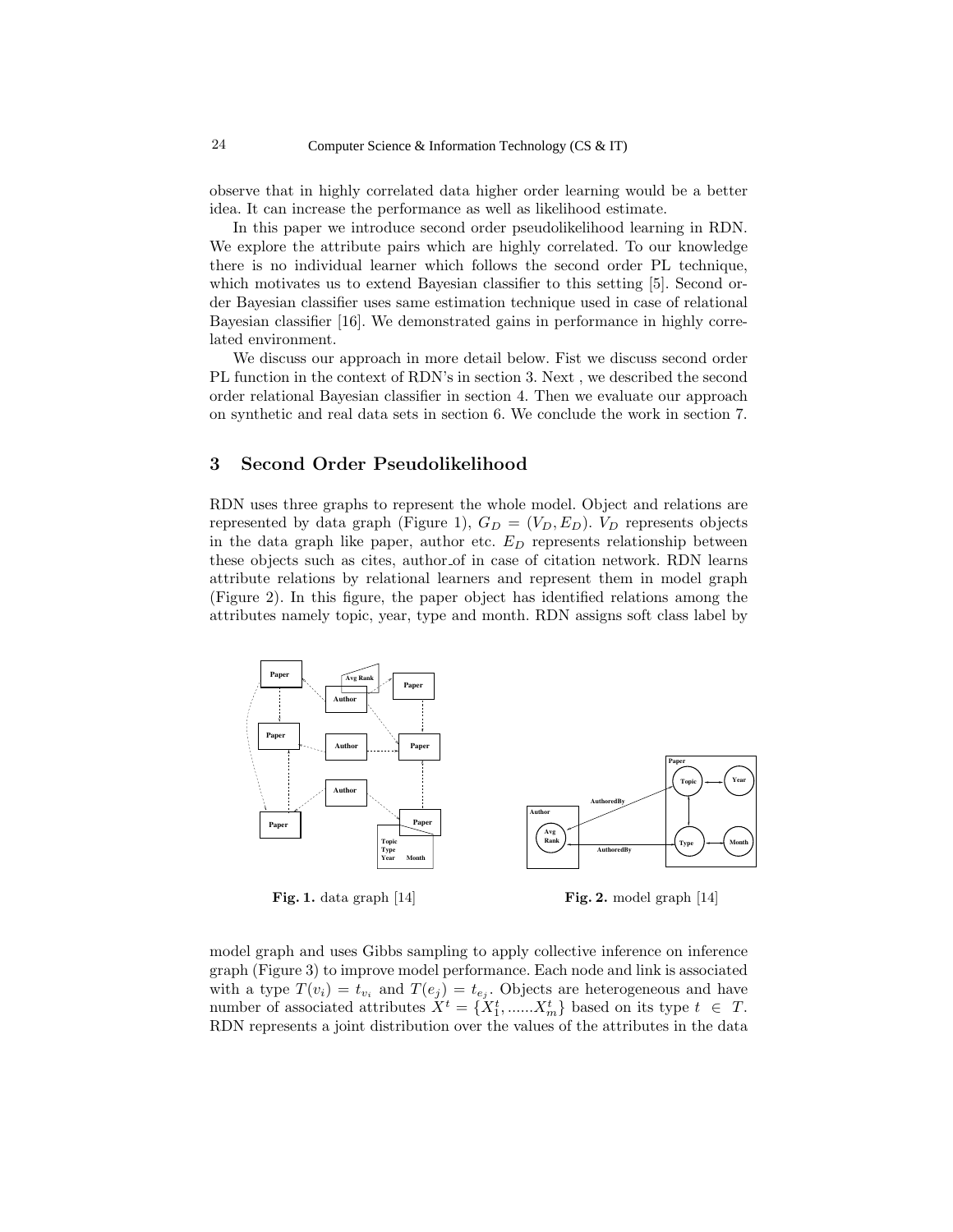

Fig. 3. inference graph [14]

graph,

$$
x = \{ \{ X_{v_i}^{t_{v_i}} : v_i \in V \text{ s.t. } T(v_i) = t_{v_i} \} \cup \{ X_{e_j}^{t_{e_j}} : e_j \in E \text{ s.t. } T(e_j) = t_{e_j} \} \}
$$

Currently approximation of  $p(x)$  is done by pseudolikelihood. RDN defines the pseudo-likelihood over item type, and is computed for data graph  $G_D$  as:

$$
PL(G_D; \theta) = \prod_{t \in T} \prod_{X_i^t \in X^t} \prod_{v: T(v) = t} p(x_{v_i}^t | pa_{x_{v_i}^t}; \theta) \prod_{e: T(e) = t} p(x_{e_i}^t | pa_{x_{e_i}^t}; \theta)
$$
(4)

Where T represents set of item types,  $X<sup>t</sup>$  denotes the set of attributes of type t. Take a closer look of formula when considering the variable  $x_{v_i}^t$ , it is conditioned on the values of its parents  $pa_{x_{v_i}^t}$ . Equation (4) assumes that calculation of any variable in its parents does not depend on  $x_{v_i}^t$  (acyclicity condition similar to PRMs).

We observe that RDN can use composite likelihood function for structure learning and parameter estimation. Equation (5) computes composite likelihood of data graph  $G_D$ .

$$
cl(G_D; \theta) = \prod_{t \in T} \prod_{X_{A_i}^t \in X^t} \prod_{v: T(v) = t} p(x_{v_{A_i}}^t | pa_{x_{v_{B_i}}^t}) \prod_{e: T(e) = t} p(x_{e_{A_i}}^t | pa_{x_{e_{B_i}}^t}) \quad (5)
$$

Subject to the constraint:

$$
A_i \neq \emptyset = A_i \cap B_i
$$

We get different estimators of varying efficiencies by choosing cardinality of set  $A_i$ . We deal with the case when cardinality of set  $A$  is 2, and we call this as second order pseudolikelihood. We employ second order PL instead of PL. Intuition for employing second order model stems from the arguments given in [1], [4]. More specifically, we observe two attributes together to explore the correlation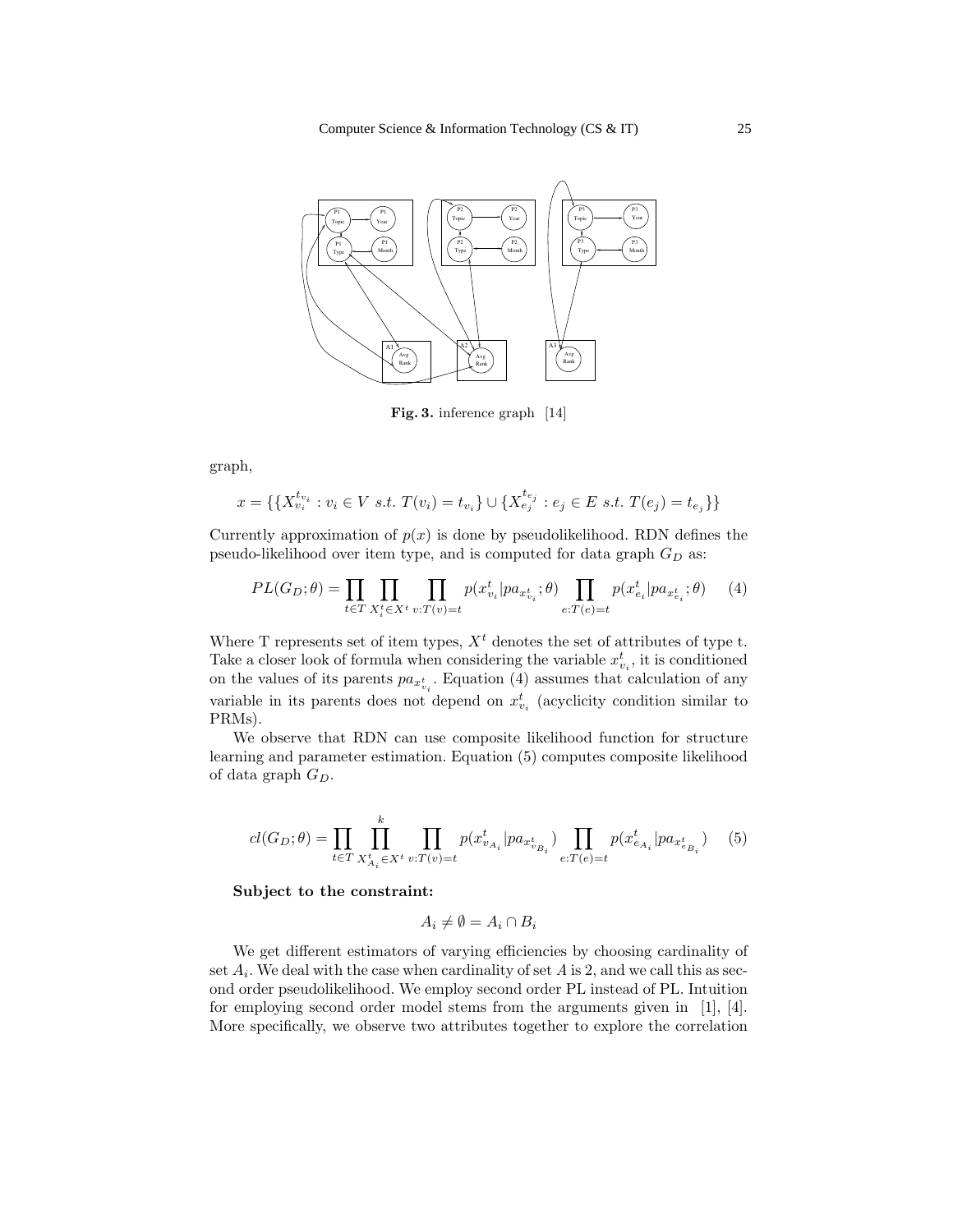between them. In equation (5) considering the variable  $x_{v_{A_i}}^t$  , we conditioned on the value  $pa_{x_{v_{B_i}}^t}$ , where  $pa_{x_{v_{B_i}}^t}$  is parent of  $x_{v_{A_i}}^t$ .  $pa_{x_{v_{B_i}}^t}$  contains other attributes of same or related item by maintaining the constraint of equation (5). We are not strict by the type. It will also explore the attributes of different types together. We are denoting second order pseudolikelihood as  $pl_2(G_D; \theta)$ .

 $\mathbf{z}$ 

$$
pl_2(G_D; \theta) = \sum_{t \in T} \sum_{X_{\{i,j\}}^t \in X^t} \sum_{v: T(v) = t} p(x_{v_{A_i}}^t | pa_{x_{v_{B_i}}^t}) \sum_{e: T(e) = t} p(x_{e_{A_i}}^t | pa_{x_{e_{B_i}}^t}) \tag{6}
$$

We are considering two dimensions  $A_i = \{i, j\}$ , which may belong to same or different type of objects. In case when  $i, j$  belong to same object, parents will include other dimensions of the same object or same or other dimensions of related objects. When dimension  $i, j$  is of different types then parents will include the parent of both objects. Consider the case of citation database, observing paper topic and year will be dependent on other attributes of paper and attributes of author object( related object).

We need to solve the following second order log-pseudolikelihood equation:  $\frac{\partial}{\partial \theta} pl_2(G_D; \theta) = 0$ . The parameter formed by solving this equation will lead us close to the true estimate. RDN uses non-selective, relational Bayesian classifier or selective, relation probability trees [15]. Relational learners are used to compute the local CPD's necessary to build the model graph. We focus on nonselective model and extend RBC to second order setting.

#### 4 Second Order RBC

Second order RBC employees second order PL function. We assumes selected set of attribute pairs to be independent given the class instead of attribute independent assumption. Second order RBC considers selected pair of attributes and deals with the multi-set<sup>5</sup> formed by cross product of individual multi-set of two attributes. Consider in citation network, observing paper month and year, we deal with multi-set of paper month and year respectively. Assume for a given paper, month set contains  $\{Jan, Feb\}$  and year contains  $\{2002, 2004\}$ . Second order RBC makes a multi-set corresponding to this pair of attributes by taking cross product of individual sets ( ex.  $\{(Jan, 2002), (Jan, 2004), (Feb, 2002), (Feb, 2004)\}\)$ . Since in RBCs, the independent assumption on values of set is experimentally observed to yields best results compared to other methods, we employee the same in second order RBC. Now, we describe the selection of attribute pairs.

Initially we have set of attributes denoted as  $A = \{X_1, X_2, \dots, X_m\}$ . Each attribute from set A is associated with a type information,  $\forall i X_i \equiv X_i^t$ . These attribute are heterogeneous but second order RBC treats them as homogeneous by ignoring the type information. Second order RBC first makes all possible pair of attributes and denoted as  $P = \{\{X_1, X_2\}, \{X_1, X_3\}, \cdots, \{X_{m-1}, X_m\}\}\.$  Now,

<sup>&</sup>lt;sup>5</sup> Multi-set is a set whose members can have more than one membership  $\{a, a, a, c\}$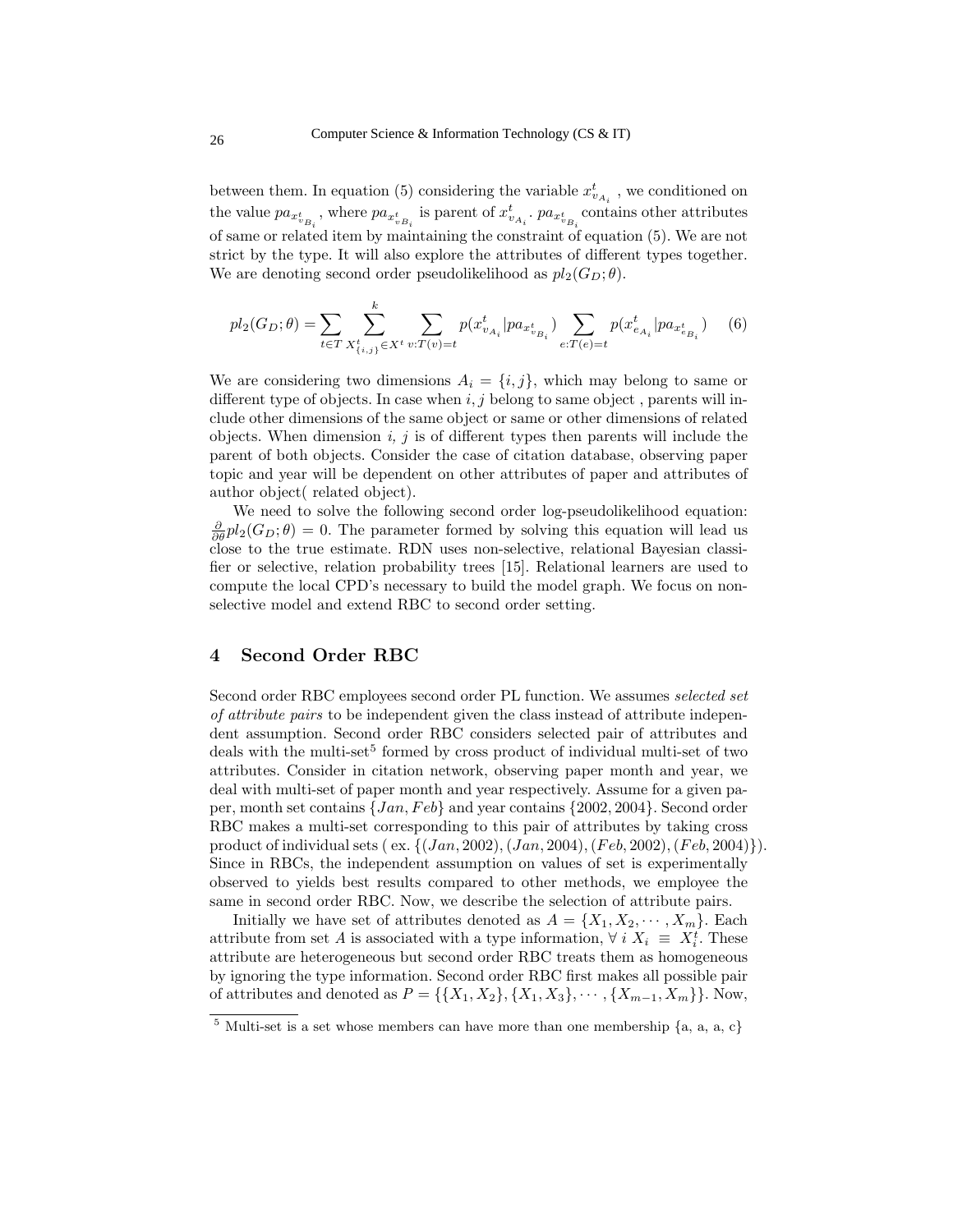the second order RBC select elements from P which lead to the full likelihood denoted as set S. Second order RBC does it on the basis of score to reach close to the full likelihood. Equation  $(7a)$  show the basic properties of set S. These constraints are in line with that of the composite likelihood dimension sets.

$$
S \subseteq P
$$
, Such that

$$
\forall s_i, s_j \in S, \quad s_i \cap s_j = \emptyset \tag{7a}
$$

$$
\bigcup_{i=1}^{|S|} s_i = A \tag{7b}
$$

## 5 Construction of set S

Second order RBC constructs  $S$  from  $P$ . We explore two approaches to make set S, which will lead us closer to full likelihood. Full likelihood function is defined as  $P(C|\{a_1, a_2, ..., a_m\})$  where C is the class label.

#### 5.1 Exhaustive Search

Choose the subset,  $S \equiv arg max P(C|p)$ , from P which maximize the likeli $p \subset P$ hood of the class. We have to search for all possible subsets which follows the constraints of Equation (7a) and maximizes the likelihood of the class. Due to computational costs, we look for greedy strategies to arrive at the set S.

#### 5.2 Greedy Approach

Second order RBC uses greedy strategy to make S and assigns a score to each element of P, which is the likelihood of the class given the attribute set (Refer 5.2).  $score(p_i) = log P(C|p_i) \equiv log P(C | \{X_i, X_j\})$ . We add maximum score elements of P to S by maintaining the constraints of equation (7a). Second order RBC approximates the full likelihood function using second order PL. According to modified second order PL,

$$
P(C|\{X_1, X_2, .... X_m\}) \propto P(A|C) * P(C) \equiv P(S|C) * P(C) = \prod_{i=1}^{|S|} P(s_i|C) * P(C)
$$
\n(7)

Algorithm 1 Assignment of score to set  $P$ for  $i = 1 \rightarrow |P|$  do for all |Subgraphs| do

 $score(p_i) = logP(C|p_i)$ end for end for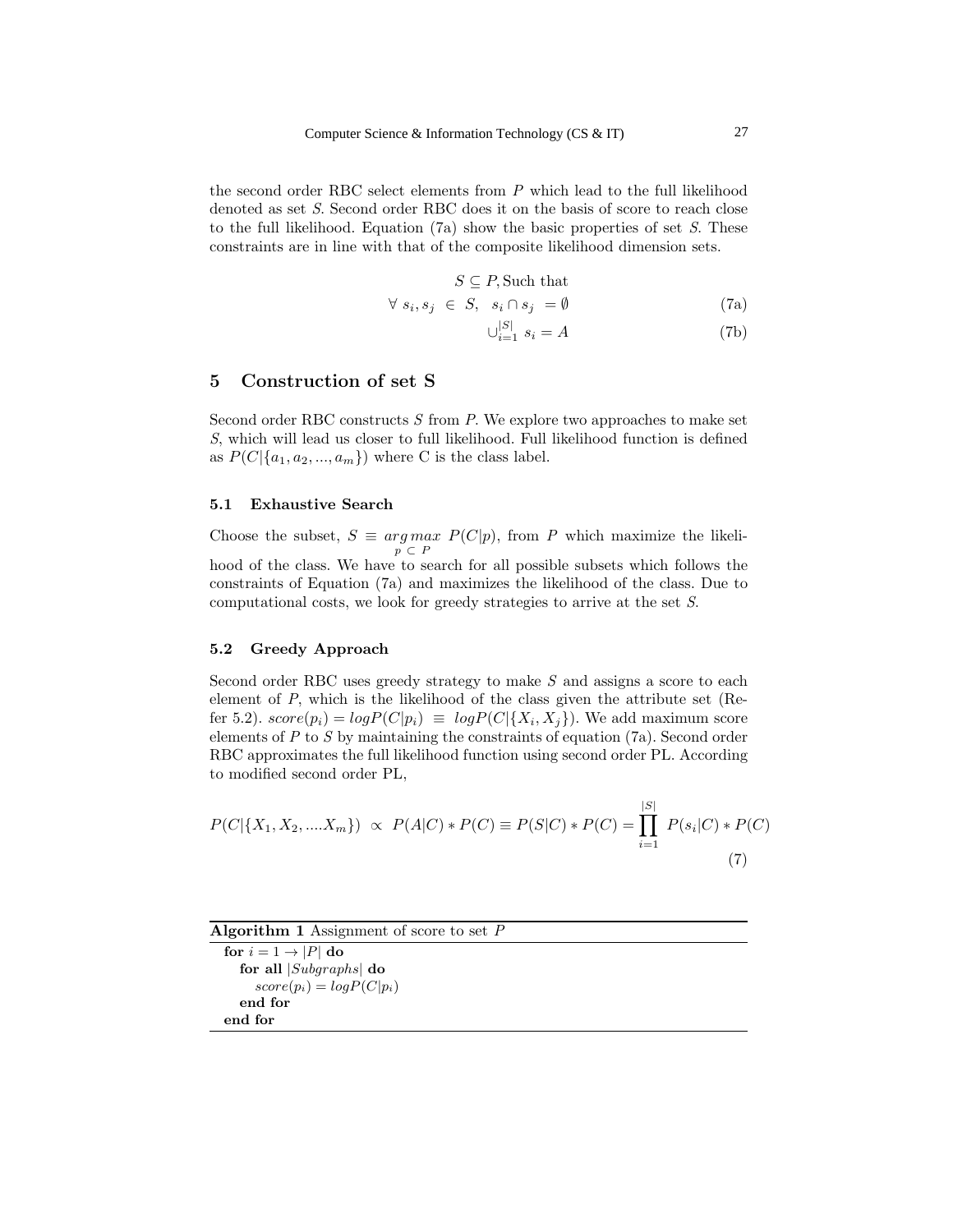Algorithm 2 Selection of  $S$ 

```
while |P| do
T = max_score(P)\{max_score function selects the maximum score element from set P\}S = S \cup Tremove elements from P where p_i \cap T \neq \emptysetend while
```
Second order RBC predicts the class label assuming subgraphs to be independent. Second order RBC is used to assign the soft labels to the unknown classes of test subgraphs, it is used to give seed to the inference process. We evaluate second order RBC in next section.

Complexity- Second order RBC learning has three major components.

- Assignment of score to all elements of set P, it takes  $O(|P|N)$ , where N is number of subgraphs.
- Sorting of the scores, it takes  $O(|P| * log(|P|))$ .
- Construction of set S takes  $O(|P|^2)$

Overall *asymptotic* complexity of second order RBC is  $O(|P|,N)$ .

## 6 Experiments and Results

We performed experiments on synthetic and real world data set to demonstrate the situation where second order learning is better idea.

#### 6.1 Synthetic Data Experiments

Experiments in this section demonstrates the comparison of second order PL and PL learning in context of relational dependency networks. First, we use synthetic data to report the improvements due to second order learning in different scenarios. We report effect of attribute correlation in addition to autocorrelation on different data sets.

We generated heterogeneous data subgraphs. Data set contains object of type X, having four binary attributes  $x_1, x_2, x_3, class.$  We generated the class label given degree distribution of S object, in particular used normal distribution with supplied mean and variance <sup>6</sup>. Degree of a vertex represents the number of other vertices it is connected. Once the class label of all  $X$  type vertices are generated, we generate all other attributes based on probabilistic relationship with the class, submitted attribute correlations and autocorrelation. We start with autocorrelation 0.5 for this particular set of experiments.  $V<sup>i</sup>$  represent an

 $6 A$  detailed discussion on data generation can be found at: http://kdl.cs.umass.edu/proximity/documentation/tutorial/ch06s09.html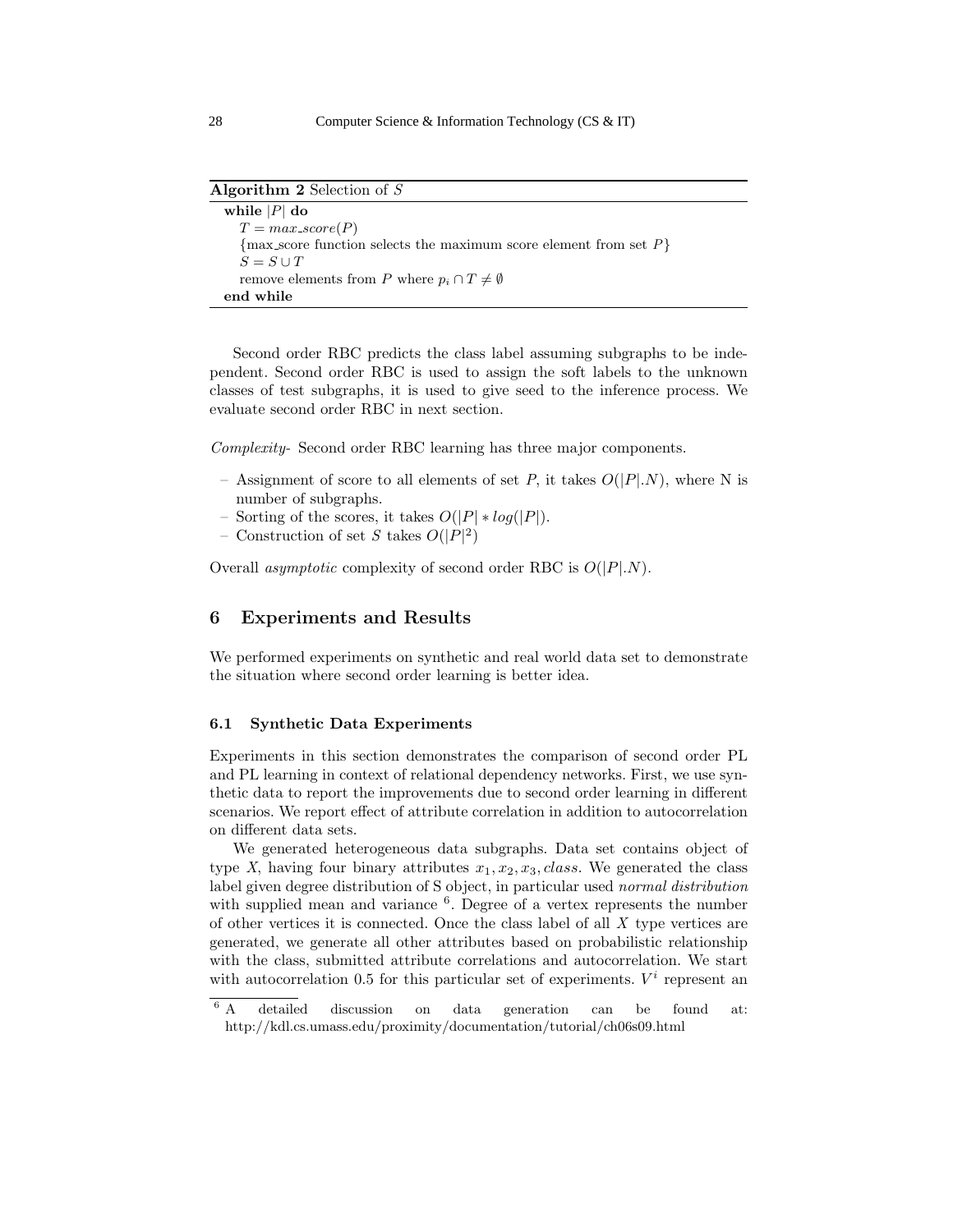vertex of data graph,  $G_D$  and  $V^r$  represents all related<sup>7</sup> vertices. Data Characteristics

$$
P(V^{i}_{class=+}|V^{r}_{class=+}) = 0.5, \quad P(V^{i}_{x_{1}=1}|V^{i}_{class=+}) = 0.5
$$
\n
$$
P(V^{i}_{x_{2}=1}|V^{i}_{class=+}) = 0.5, \quad P(V^{i}_{x_{3}=1}|V^{i}_{class=+}) = 0.5
$$
\n
$$
P(V^{i}_{x_{1}} = V^{i}_{x_{2}}|V^{i}_{class=+}) = 0.95, \quad P(V^{i}_{x_{3}=1}|V^{i}_{x_{2}=1}) = 0.95
$$
\n
$$
(8)
$$

We create different size sample with a little modification in probabilities to compare second order RBC to RBC in terms of likelihood and accuracy. We run Qgraph<sup>8</sup> queries to generate all subgraphs having at least one linked object. We sample the subgraphs in to train and test using random sampling.

1. Effect of training size Second order RBC performance increases as training size increase; Gains both in likelihood estimation and accuracy are observed (refer Figure 4, 5). Second order RBC takes larger training data for stabilization.



Fig. 4. Effect of training size on Likelihood Fig. 5. Effect of training size on ACC

- 2. Effect of correlation We perform experiments to draw the effect of attribute correlation on the performance of model. We can change the correlation among the attributes by modifying the probabilistic relationship given in equation (8). Figure 6 and 7 shows that, our model performs better than existing RBC in highly correlated environment in both likelihood estimation as well as accuracy. Next, we explain the effect of autocorrelation on the model performance.
- 3. Effect of autocorrelation Figure 8 and 9 shows the performance of model in different autocorrelation scenarios. Second order model performs better

 $7$  Related vertices may contains all nearest neighbours connected in  $G_D$ 

<sup>8</sup> Qgraph, used by Proximity to make graph queries visual and efficient [11]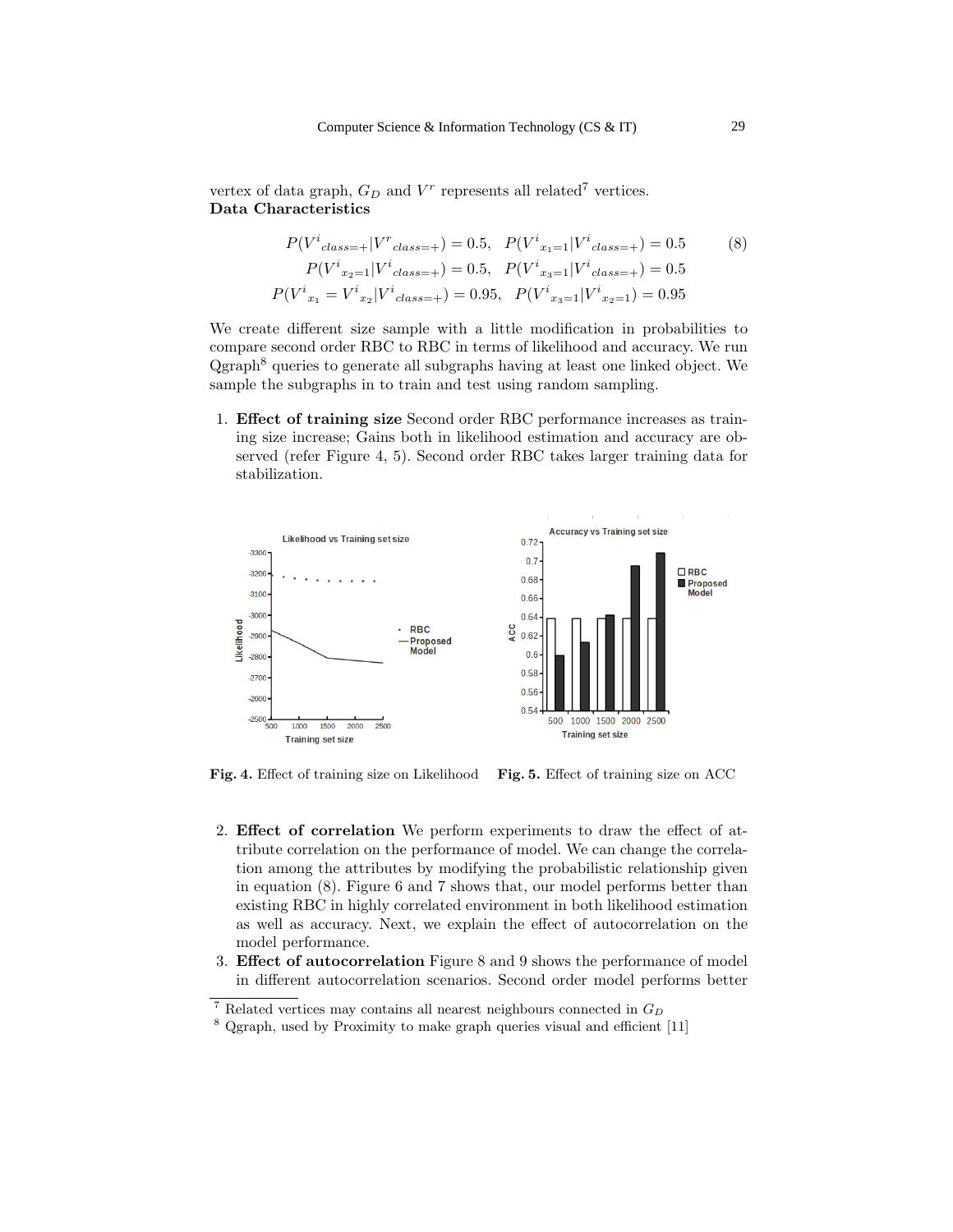









Fig. 8. Effect of correlation on Likelihood Fig. 9. Effect of correlation on ACC

in low to moderate autocorrelation and comparable in high autocorrelation environment. In high autocorrelation scenarios prediction is biased because same variable of related objects give enough information to predict the attribute.

#### 6.2 Real World Data Experiments

We perform experiments on three real world data sets namely HEP  $^9$ , MSN<sup>10</sup> and  $ProxWebKB<sup>11</sup>$ . We describe the prediction task in the context of these data sets. All experiments are performed over binary class label. We construct binary class label by discretization of the class label.

<sup>10</sup> We uses data set available on http://kdl.cs.umass.edu/data/msn/msn-info.html

<sup>&</sup>lt;sup>9</sup> The data contains abstract and citation files provided for the 2003 KDD Cup competition, see http://kdl.cs.umass.edu/data/hepth/hepth-info.html

 $^{11}$  Data set is taken from CMU Web-KB project from http://www.cs.cmu.edu/ webkb/, modified by Knowledge Discovery Laboratory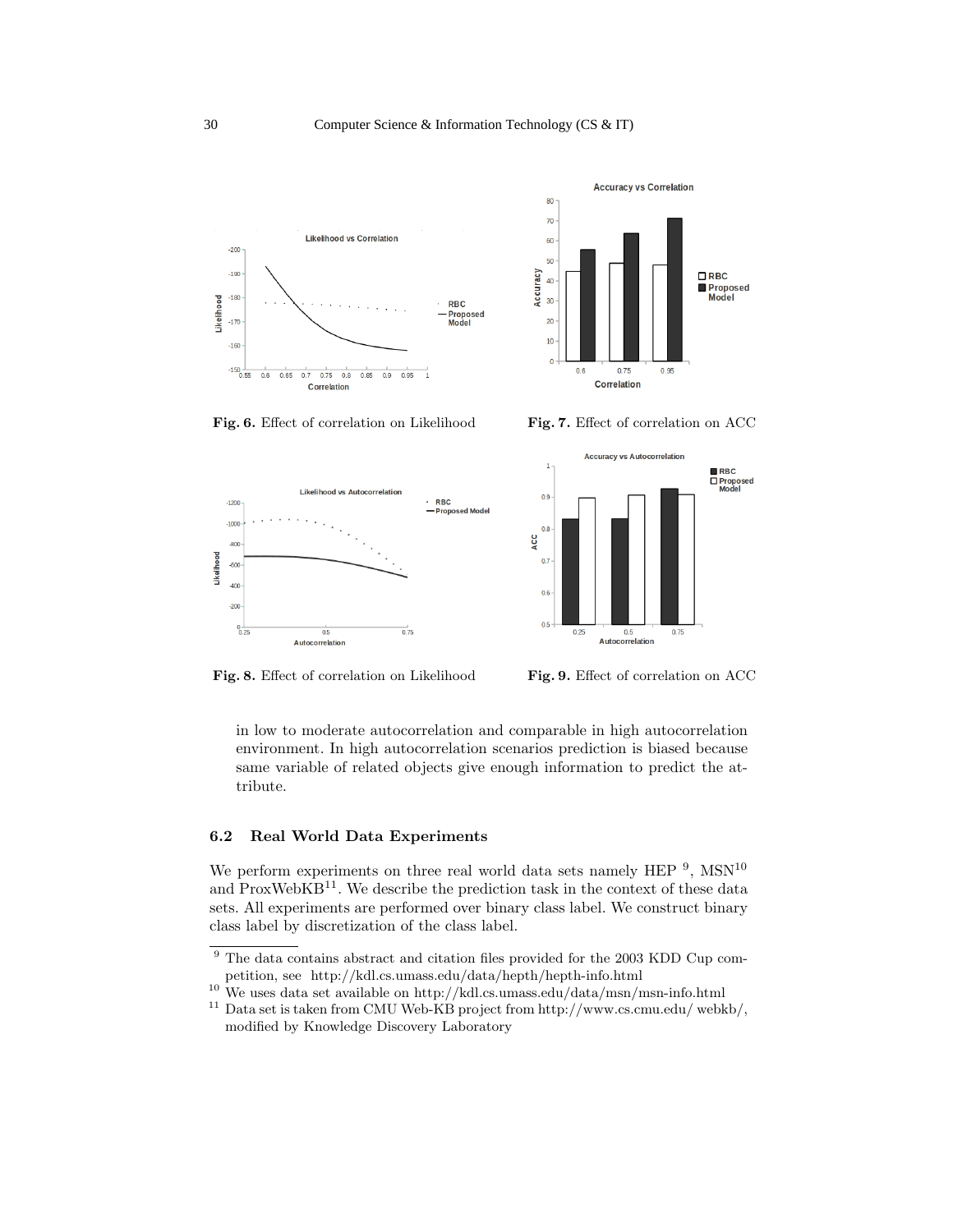ProxWebKB data contains web pages from computer science department of different universities. Web-page can belong to student, course, faculty, research project or staff. We want to predict the category of a page given its linked page categories. MSN is a mobile social network data base. Mote to mote interactions are stored, each mote has its id and links represents trial and time stamp. We want to predict the time stamp of connections. HEP data set is a network of physics papers. We want to predict the topic of paper given paper attributes, author names and publisher.



Fig. 10. Real world data set results

As shown in Figure  $10(a)$ , we observe that our assumption does not fit well on ProxWebKB and HEP data set, but in MSN mote to mote interactions are correlated. To show the strength of our model, we add attributes to the HEP data set which are formed using two or more existing attributes. We want to predict the acceptability of a paper which is formed using paper citation degree and journal name. We observe significant improvement in accuracy and likelihood (refer Figure 10(b),  $10(c)$ ).

#### 7 Conclusion & Future Work

We have shown the use of second order pseudolikelihood in the RDN learning. We have shown improvements in highly correlated data sets both in parameter estimation and classification accuracy. Our model works well for moderate to large training size. It is true that pseudolikelihood works well in the real world data sets but, we demonstrated the situations where second order learning is a better idea. As we move from PL to FL complexity will increase and some times intractable but by moving to second order we are gaining in performance which is a strong motivation for the use of second order learning in highly correlated environment. In recent times, researchers are trying to optimize the RDN computations and coming up with approaches to make it learn fast [17]. We believe introducing second order pseudolikelihood estimate in combination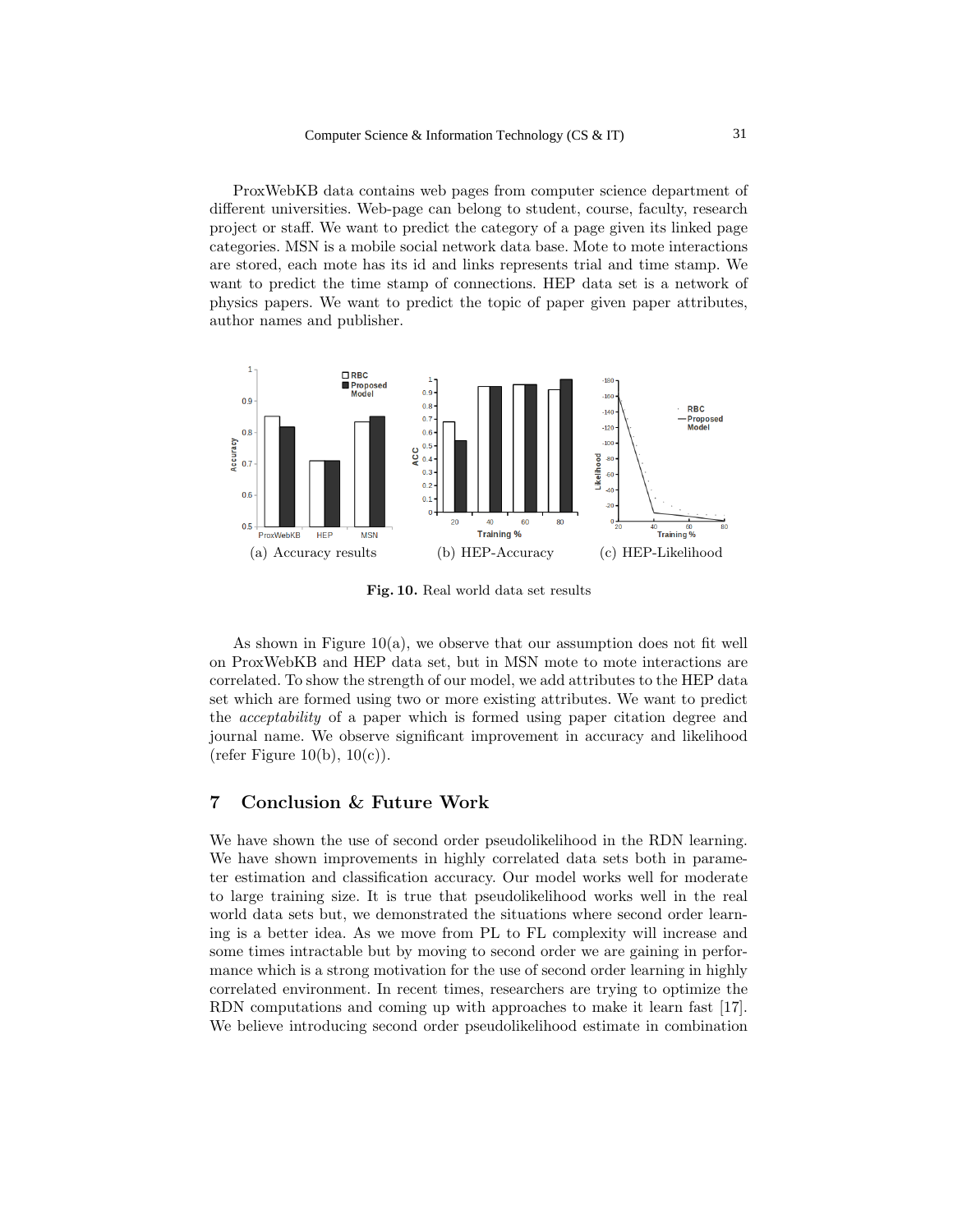with fast learn RDN will make it even more faster in case of highly correlated environment.

## Acknowledgment

We thank to Knowledge Discovery Laboratory for their useful Proximity tool using which the proposed model is implemented. We would like to acknowledge arXiv archive, Stanford Linear Accelerator Center for HEP data set and Privacy, Internetwork, Security, and Mobile Systems Laboratory at the University of Massachusetts Amherst for MSN data set along with Knowledge Discovery Laboratory, University of Massachusetts Amherst.

## References

- 1. B. C. Arnold and D. Strauss. Pseudolikelihood estimation: some examples. Sankhya: The Indian Journals of Statistics, 53:233–243, 1991.
- 2. J. Besag. Statistical analysis of non-lattice data. In National Conference on Artificial Intelligence, volume 24, pages 179–195. JSTOR.org, 1975.
- 3. Joshua V Dillon and Guy Lebanon. Statistical and computational tradeoffs in stochastic composite likelihood. Computing Research Repository, 2010.
- 4. Joshua V. Dillon and Guy Lebanon. Stochastic composite likelihood. J. Mach. Learn. Res., 9999:2597–2633, December 2010.
- 5. Peter Flach and Nicolas Lachiche. 1bc: a first-order bayesian classifier. In Proceedings of the 9th International Workshop on Inductive Logic Programming, volume 1634 of Lecture Notes in Artificial Intelligence, pages 92–103. Springer-Verlag, 1999.
- 6. Lise Getoor and Ben Taskar. Introduction to Statistical Relational Learning (Adaptive Computation and Machine Learning). The MIT Press, 2007.
- 7. B. Gidas. Consistency of maximum likelihood and pseudo-likelihood estimators for gibbs distributions. 10, 1988.
- 8. David Heckerman, David Maxwell Chickering, Christopher Meek, Robert Rounthwaite, and Carl Kadie. Dependency networks for inference, collaborative filtering, and data visualization. Journal of Machine Learning Research, pages 49–75.
- 9. Manfred Jaeger. Relational bayesian networks. pages 266–273. Morgan Kaufmann, 1997.
- 10. Manfred Jaeger. Relational bayesian networks. CoRR, abs/1302.1550, 2013.
- 11. Blau Immerman Jensen, H. Blau, N. Immerman, and D. Jensen. A visual language for querying and updating graphs. Technical report, 2002.
- 12. David Jensen, Jennifer Neville, and Brian Gallagher. Why collective inference improves relational classification. In In Proceedings of the 10th ACM SIGKDD International Conference on Knowledge Discovery and Data Mining, pages 593– 598, 2004.
- 13. Jennifer Neville and David Jensen. Dependency networks for relational data. In In Proceedings of the 4th IEEE International Conference on Data Mining, pages 170–177, 2004.
- 14. Jennifer Neville and David Jensen. Relational dependency networks. J. Mach. Learn. Res., 8:653–692, May 2007.